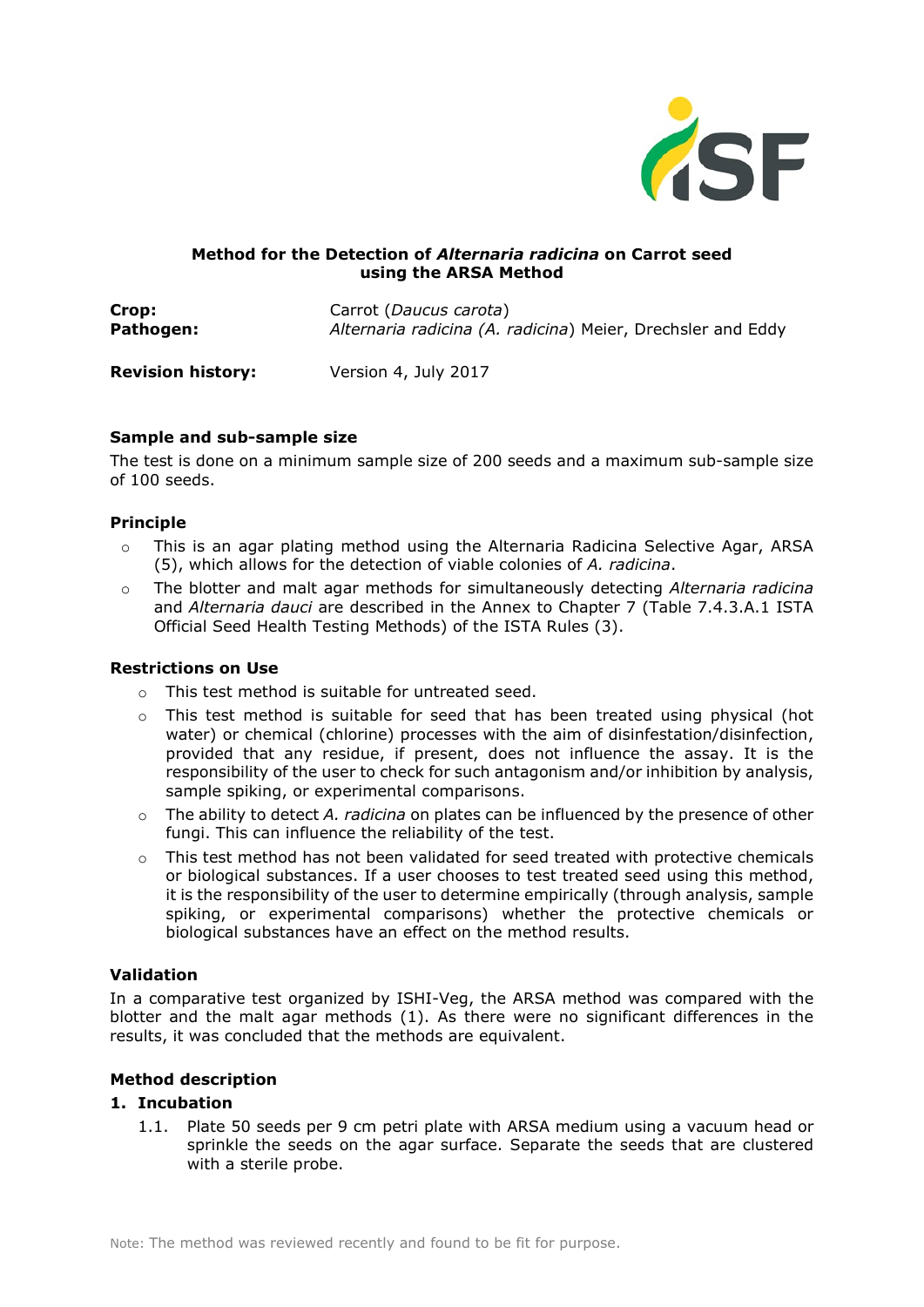- 1.2. Prepare a spore suspension of low concentration from a known *A. radicina* reference culture in sterile de-ionized water and spread across the surface of an ARSA plate.
	- The spore concentration should be low enough to allow spore germination and individual colony formation. To achieve this low spore concentration a dilution series of the original spore suspension should be made and plated.
- 1.3. Incubate the petri plates at 28 °C for 14 days in the dark.

## **2. Identification on ARSA medium**

- 2.1. Check the morphology of the *A. radicina* reference culture (2) on the ARSA medium. Examine the seeds visually for fungal growth of *A. radicina* (Fig. 1).
	- This is best accomplished by viewing the undersurface of the plates. The pathogen produces black irregularly branching hyphae radiating into the medium. Conidia are not generally produced.

### **Medium**

- ο Use de-ionized water.
- ο Autoclave medium at 121°C, 115 psi for 15 min.
- ο The formulation of the fungicides Mertect 340-F and Bayleton 50 WP is critical. Use the original fungicides. If other formulations of the active ingredient are used, a check on the quality should be made using a reference seed lot of a known infection level.
- ο Use ARSA within 3 weeks to ensure activity of antibiotics.

## **ARSA (Alternaria Radicina Selective Agar) per liter** (2)

Prepare solutions A and B separately in 500 ml water and mix them after they have cooled down to 50°C. Add solution C just prior to pouring.

| <b>Solution A</b> |                  |
|-------------------|------------------|
| K2HPO4            | 1.0 <sub>g</sub> |
| KN <sub>O</sub> 3 | 1.0 <sub>g</sub> |
| KCI               | 0.5 <sub>g</sub> |
| MgSO4.7H2O        | 0.5 <sub>g</sub> |
| Bacto agar        | 15.0 g           |

### **Solution B**

| Sodium Polypectate <sup>4</sup> |  |
|---------------------------------|--|
|                                 |  |

### **Solution C**

| Streptomycine sulphate stock solution 10 mg/ml <sup>1</sup>                        | 5 <sub>ml</sub> |
|------------------------------------------------------------------------------------|-----------------|
| Chlortetracycline HCL stock solution 10 mg/ml <sup>1</sup>                         | 5 <sub>ml</sub> |
| Mertect 340-F stock solution 0.25 ml/ml <sup>2</sup>                               | $1 \text{ ml}$  |
| Bayleton 50 WP stock solution 40 mg/ml                                             | 5 <sub>m</sub>  |
| 2,4-Dichlorophenoxy acetic acid (2,4-D) stock solution 2 mg/m $\vert$ <sup>3</sup> | 5 <sub>m</sub>  |

 $<sup>1</sup>$  The streptomycine sulphate and chlortetracycline HCl stock solutions can be combined. Dissolve 1 gram</sup> each of streptomycine sulphate and chlortetracycline HCl in 100 ml sterile water and use 5 ml/L

<sup>2</sup> Make the Mertect stock solution by suspending 25 ml Mertect in 75 ml sterile water and use 1 ml/L. Make sure the viscous Mertect is completely suspended

<sup>3</sup> Make the 2,4-D stock solution by dissolving 200 mg of 2,4-D in 5 ml of hot ethanol and add this slowly to 100 ml sterile water

4 The source of the sodium polypectate (polygalacturonic acid) can influence the results of ARSA. Good results were achieved with Sigma P-3850. Whenever another brand of sodium polypectate is used, a check using a reference seed lot of a known infection level should be made on the quality.